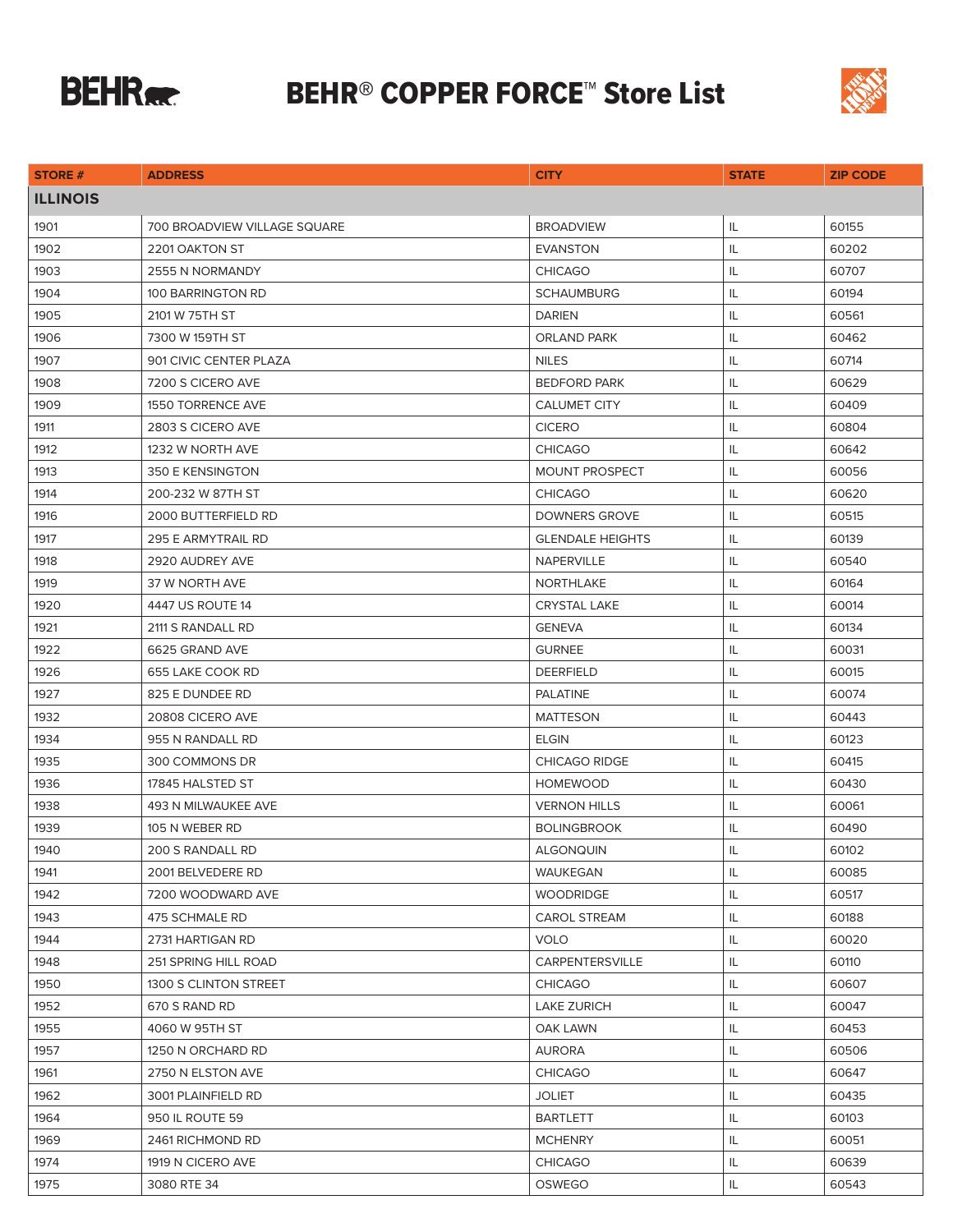| 1976<br>2665 N HALSTED ST<br><b>CHICAGO</b><br>IL                | 60614 |
|------------------------------------------------------------------|-------|
| <b>CHICAGO</b><br>1980<br>3500 N KIMBALL<br>IL                   | 60618 |
| 1981<br><b>NILES</b><br>IL.<br>8650 DEMPSTER ST                  | 60714 |
| 1982<br>17W734 22ND ST<br><b>OAKBROOK TERRACE</b><br>IL          | 60181 |
| 1983<br><b>140 COUNTRYSIDE PLAZA</b><br><b>COUNTRYSIDE</b><br>IL | 60525 |
| IL<br>1986<br>4555 S. WESTERN BLVD<br><b>CHICAGO</b>             | 60609 |
| 1987<br>2850 PATRIOT BLVD<br><b>GLENVIEW</b><br>IL               | 60026 |
| 1989<br>IL<br>14053 S BELL RD<br><b>HOMER GLEN</b>               | 60491 |
| 6701<br>600 MEACHAM ROAD<br><b>ELK GROVE VILLAGE</b><br>IL       | 60007 |
| 6822<br>12000 S. CICERO AVE<br><b>ALSIP</b><br>IL                | 60803 |
| 6887<br>735 EDWARD LANE<br><b>YORKVILLE</b><br>IL                | 60560 |
| 6919<br><b>FRANKFORT</b><br>20101 LAGRANGE RD<br>IL              | 60423 |
| 6923<br>440 RANDALL ROAD<br><b>SOUTH ELGIN</b><br>IL             | 60177 |
| <b>SHOREWOOD</b><br>IL<br>6925<br>621 BROOK FOREST AVE           | 60404 |
| 6981<br>3200 W. ROUTE 60<br><b>MUNDELEIN</b><br>IL               | 60060 |
| 8431<br>2050 N. ILLINOIS ROUTE 83<br>ROUND LAKE BEACH<br>IL      | 60073 |
| 8598<br>6211 NORTH LINCOLN AVE<br><b>CHICAGO</b><br>IL           | 60659 |
| <b>MICHIGAN</b>                                                  |       |
| 2701<br>545 S TELEGRAPH<br><b>PONTIAC</b><br>MI                  | 48341 |
| 2702<br>25879 HOOVER RD<br><b>WARREN</b><br>MI                   | 48089 |
| 2703<br>39825 FORD RD<br><b>CANTON</b><br>MI                     | 48187 |
| 2704<br>39500 W 7 MILE RD<br><b>NORTHVILLE</b><br>MI             | 48167 |
| 2706<br><b>TROY</b><br>1177 COOLIDGE HWY<br>MI                   | 48084 |
| 2707<br>20500 13 MILE RD<br><b>ROSEVILLE</b><br>MI               | 48066 |
| 2708<br>45301 N POINT BLVD<br><b>UTICA</b><br>MI                 | 48315 |
| 2709<br><b>TAYLOR</b><br>21100 PENN ST<br>MI                     | 48180 |
| 2710<br>25451 MICHIGAN AVE<br><b>DEARBORN HEIGHTS</b><br>MI      | 48125 |
| 2711<br><b>SOUTHFIELD</b><br>29801 SOUTHFIELD RD<br>MI           | 48076 |
| 2718<br>20300 KELLY RD<br><b>HARPER WOODS</b><br>MI              | 48225 |
| 2721<br>3300 CARPENTER RD<br>YPSILANTI<br>MI                     | 48197 |
| 2722<br>355 HAGGERTY HWY<br><b>COMMERCE TOWNSHIP</b><br>MI       | 48390 |
| 8053 CHALLIS RD<br><b>BRIGHTON</b><br>2724<br>MI                 | 48116 |
| ROCHESTER HILLS<br>2727<br>225 AVON RD<br>MI                     | 48307 |
| 2729<br>MI<br>9078 HIGHLAND RD<br>WHITE LAKE                     | 48386 |
| 2731<br>660 W 12 MILE RD<br><b>MADISON HEIGHTS</b><br>MI         | 48071 |
| 2733<br><b>FORT GRATIOT</b><br>MI<br>4195 24TH AVE               | 48059 |
| 2734<br><b>CHESTERFIELD TWSP</b><br>51315 GRATOIT AVE<br>MI      | 48051 |
| 2737<br>47950 GRAND RIVER AVE<br><b>NOVI</b><br>MI               | 48374 |
| 2738<br><b>WOODHAVEN</b><br>MI<br>23300 W ALLEN                  | 48183 |
| 2740<br>37000 VAN DYKE AVE<br><b>STERLING HEIGHTS</b><br>MI      | 48312 |
| 2742<br><b>LIVONIA</b><br>13500 MIDDLEBELT RD<br>MI              | 48150 |
| 2743<br>2600 S LAPEER RD<br><b>ORION</b><br>MI                   | 48360 |
| 2744<br>45900 MICHIGAN AVE<br><b>CANTON</b><br>MI                | 48188 |
| 2751<br>3330 E GRAND RIVER AVE<br><b>HOWELL</b><br>MI            | 48843 |
| 2757<br><b>DEARBORN</b><br>5951 MERCURY DR<br>MI                 | 48126 |
| 2758<br>SHELBY TOWNSHIP<br>MI<br>8760 26 MILE RD                 | 48326 |
| 2762<br>47725 FIVE MILE RD<br><b>PLYMOUTH</b><br>MI              | 48170 |
| 2764<br>4150 JOSLYN RD<br><b>AUBURN HILLS</b><br>MI              | 48326 |
| 2773<br>32525 NORTHWESTERN HWY<br>MI<br><b>FARMINGTON HILLS</b>  | 48334 |
| 2776<br><b>MACOMB TOWNSHIP</b><br>20777 HALL RD<br>MI            | 48044 |
| 2781<br>18700 MEYERS RD<br><b>DETROIT</b><br>MI                  | 48235 |
| 2789<br>11100 TELEGRAPH RD<br><b>TAYLOR</b><br>MI                | 48180 |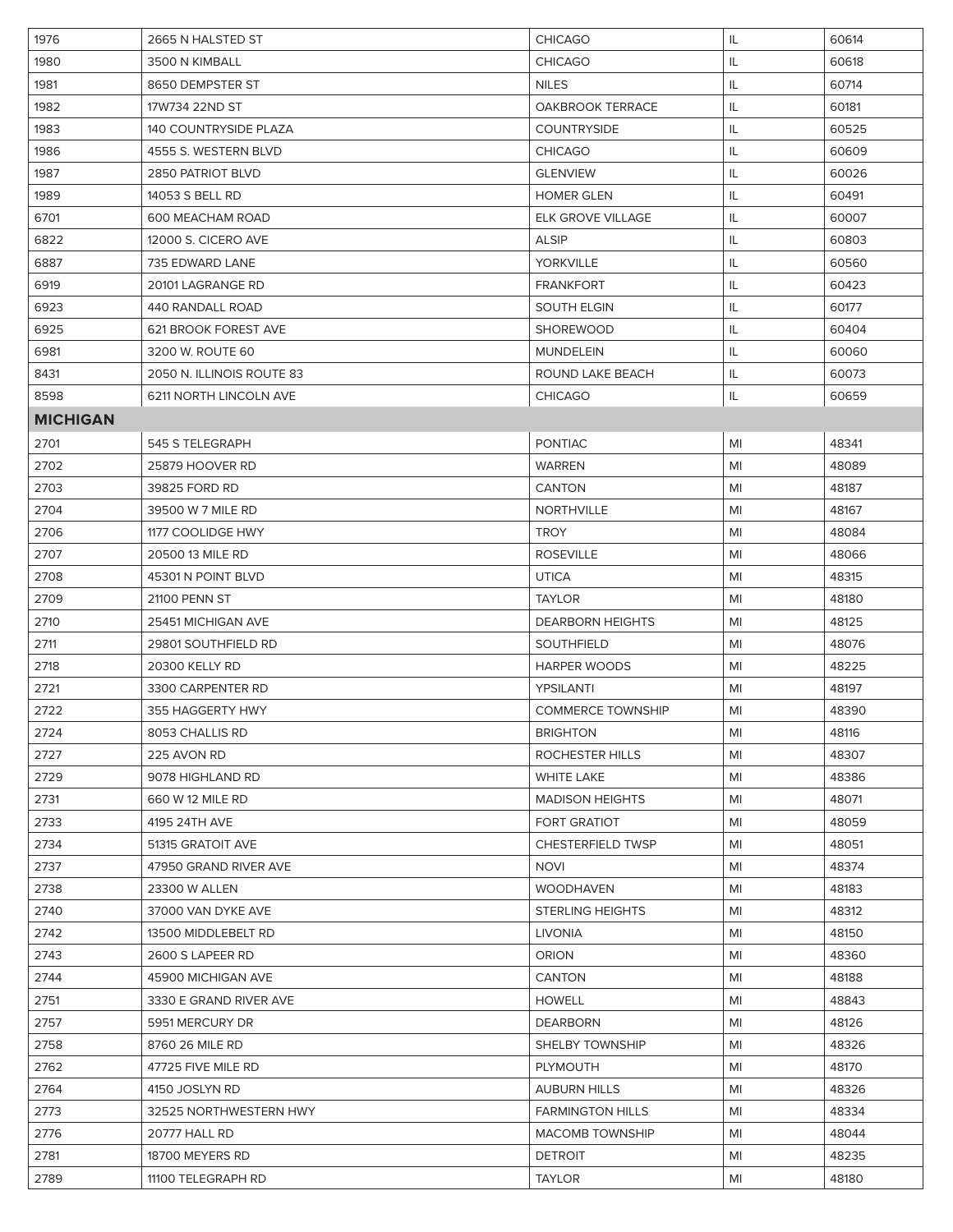| 6821              | 3163 FAIRLANE BLVD        | <b>ALLEN PARK</b>         | MI        | 41801 |  |
|-------------------|---------------------------|---------------------------|-----------|-------|--|
| <b>NEW JERSEY</b> |                           |                           |           |       |  |
| 901               | 902 MURRAY RD             | <b>EAST HANOVER</b>       | <b>NJ</b> | 07936 |  |
| 902               | 1900 SHORROCK RD          | LAKEWOOD                  | NJ        | 08701 |  |
| 903               | 3100 HAMILTON BLVD        | <b>SOUTH PLAINFIELD</b>   | <b>NJ</b> | 07080 |  |
| 904               | 520 ROUTE 17 NORTH        | <b>PARAMUS</b>            | <b>NJ</b> | 07652 |  |
| 906               | 1519 ROUTE 22             | WATCHUNG                  | <b>NJ</b> | 07069 |  |
| 907               | 310 STATE HWY 36 STE 100  | <b>WEST LONG BRANCH</b>   | NJ        | 07764 |  |
| 908               | 955 BLOOMFIELD AVE        | <b>CLIFTON</b>            | NJ        | 07012 |  |
| 909               | 281-041 ROUTE 10          | <b>SUCCASUNNA</b>         | <b>NJ</b> | 07876 |  |
| 910               | 1055 PATERSON PLANK RD    | <b>SECAUCUS</b>           | <b>NJ</b> | 07094 |  |
| 912               | <b>1722 ROUTE 88</b>      | <b>BRICK</b>              | <b>NJ</b> | 08724 |  |
| 914               | 1200 NIXON DR             | <b>MOUNT LAUREL</b>       | NJ.       | 08054 |  |
| 915               | 2445 SPRINGFIELD AVE      | <b>VAUXHALL</b>           | <b>NJ</b> | 07088 |  |
| 916               | 373 ROUTE 9 SOUTH         | <b>WOODBRIDGE</b>         | <b>NJ</b> | 07095 |  |
| 917               | 310 WHITEHORSE PIKE STE 1 | LAWNSIDE                  | NJ        | 08045 |  |
| 918               | 401 S MAIN ST             | <b>MILLTOWN</b>           | NJ        | 08850 |  |
| 919               | 106 ROUTE 23 NORTH        | <b>RIVERDALE</b>          | NJ        | 07457 |  |
| 920               | 1334 LAKEWOOD RD          | <b>TOMS RIVER</b>         | NJ        | 08755 |  |
| 921               | 701 NASSAU PARK BLVD      | <b>WEST WINDSOR</b>       | <b>NJ</b> | 08540 |  |
| 922               | 545 ROUTE 46              | <b>TOTOWA</b>             | NJ        | 07512 |  |
| 925               | 530 MOUNT PLEASANT AVE    | <b>DOVER</b>              | <b>NJ</b> | 07801 |  |
| 926               | 3700 HWY 35               | <b>HAZLET</b>             | <b>NJ</b> | 07730 |  |
| 927               | 750 HIGHWAY ROUTE 130     | <b>ROBBINSVILLE</b>       | NJ        | 08691 |  |
| 928               | <b>60 ORANGE ST</b>       | <b>BLOOMFIELD</b>         | <b>NJ</b> | 07003 |  |
| 929               | 1370 HURFFVILLE RD        | <b>DEPTFORD</b>           | NJ        | 08096 |  |
| 930               | <b>6 TOWER AVE</b>        | <b>EGG HARBOR TOWNSHP</b> | <b>NJ</b> | 08234 |  |
| 931               | <b>1209 ROUTE 22</b>      | <b>PHILLIPSBURG</b>       | NJ        | 08865 |  |
| 932               | 99 STATE ROUTE 17 N       | <b>LODI</b>               | NJ.       | 07644 |  |
| 933               | <b>1990 ROUTE 9</b>       | <b>HOWELL</b>             | NJ.       | 07731 |  |
| 934               | 701 WEST EDGAR ROAD       | <b>LINDEN</b>             | NJ.       | 07036 |  |
| 935               | 440 ROUTE 440             | <b>JERSEY CITY</b>        | NJ.       | 07305 |  |
| 939               | 2703 BURLINGTON MT HOLLY  | <b>WESTHAMPTON</b>        | <b>NJ</b> | 08016 |  |
| 940               | 116 WALKER AVE            | <b>WEST BERLIN</b>        | NJ.       | 08091 |  |
| 941               | 244 HIGHWAY 202           | <b>FLEMINGTON</b>         | NJ.       | 08822 |  |
| 942               | 2735 RT 42                | <b>SICKLERVILLE</b>       | NJ.       | 08081 |  |
| 943               | 21 INDIAN TRAIL           | CAPE MAY CT HOUSE         | NJ.       | 08210 |  |
| 944               | 1035 ROUTE 1 SOUTH        | <b>EDISON</b>             | <b>NJ</b> | 08837 |  |
| 946               | 3849 S DELSEA DR          | <b>VINELAND</b>           | NJ.       | 08360 |  |
| 947               | 400 PROMENADE BLVD        | <b>BRIDGEWATER</b>        | NJ.       | 08807 |  |
| 949               | 3540 ROUTE 66             | <b>NEPTUNE</b>            | NJ.       | 07753 |  |
| 950               | 103-179 DAYTON AVE        | <b>PASSAIC</b>            | <b>NJ</b> | 07055 |  |
| 951               | 197 ROUTE 72 WEST         | <b>MANAHAWKIN</b>         | <b>NJ</b> | 08050 |  |
| 954               | 930 SPRINGFIELD RD SOUTH  | <b>UNION</b>              | NJ.       | 07083 |  |
| 957               | 1090 RT 9 SOUTH           | <b>OLD BRIDGE</b>         | <b>NJ</b> | 08857 |  |
| 959               | 75 MCLEAN BLVD            | <b>PATERSON</b>           | <b>NJ</b> | 07514 |  |
| 961               | 300 TROTTERS WAY          | <b>FREEHOLD</b>           | NJ.       | 07728 |  |
| 962               | 736 ROUTE 202 SOUTH       | <b>BRIDGEWATER II</b>     | NJ.       | 08807 |  |
| 965               | 79 ROUTE 46               | <b>MONTVILLE</b>          | NJ.       | 07045 |  |
| 969               | 244 N MAIN ST             | <b>FORKED RIVER</b>       | NJ.       | 08731 |  |
| 970               | 9000 ROUTE 130 SOUTH      | <b>DELRAN</b>             | <b>NJ</b> | 08075 |  |
| 974               | 320 BRIDGETON PIKE        | <b>MANTUA</b>             | NJ.       | 08051 |  |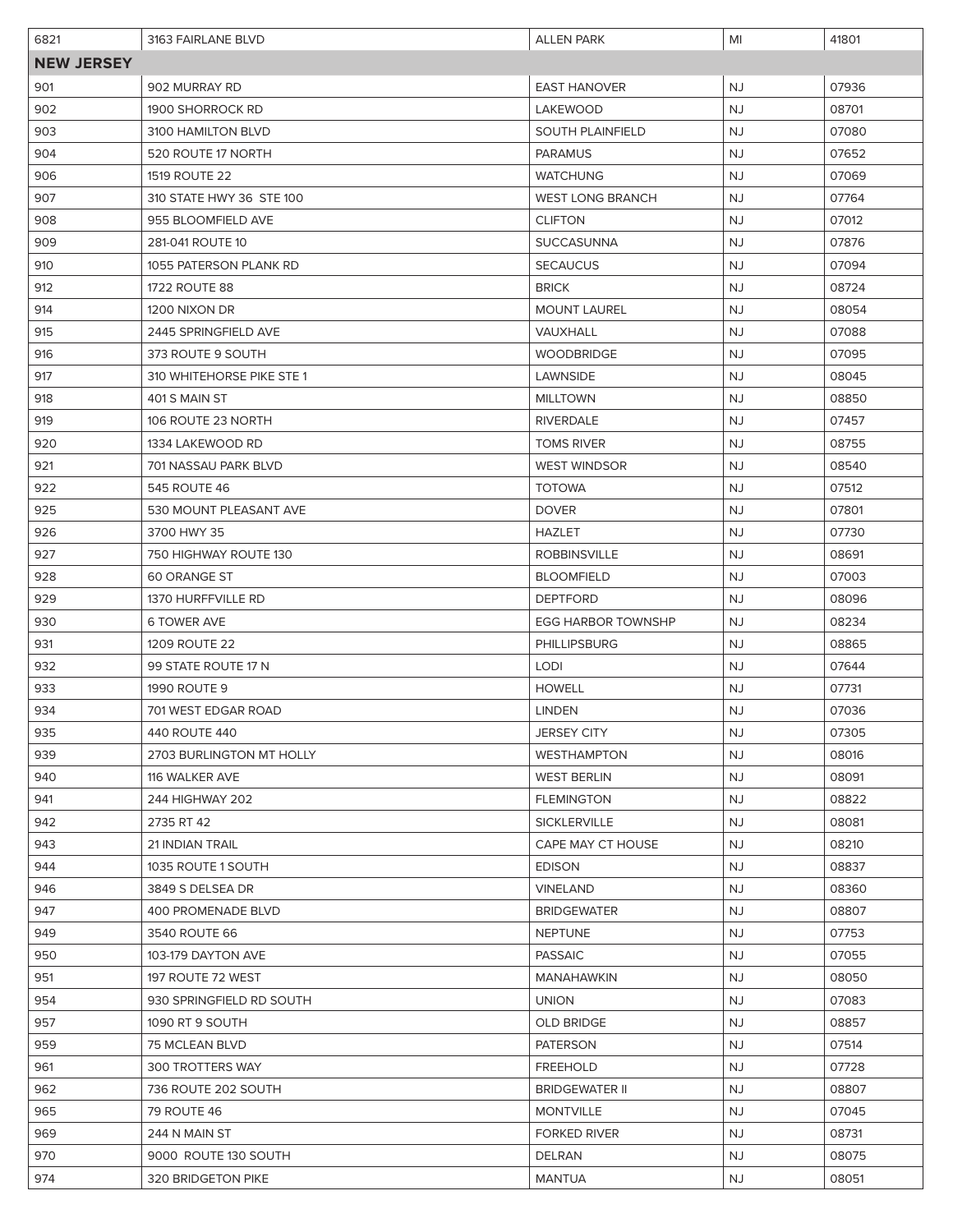| 975             | 421 ABSECON BLVD                | <b>ABSECON</b>         | <b>NJ</b> | 08201 |
|-----------------|---------------------------------|------------------------|-----------|-------|
| 976             | 1621 N OLDEN AVE                | <b>EWING</b>           | NJ        | 08638 |
| 977             | 804-D RTE 46                    | <b>PARSIPPANY</b>      | <b>NJ</b> | 07054 |
| 980             | 399-443 SPRINGFIELD AVE         | <b>NEWARK</b>          | <b>NJ</b> | 07103 |
| 981             | 1555 ST. GEORGE AVENUE (RT. 35) | <b>COLONIA</b>         | <b>NJ</b> | 07067 |
| 982             | 739 ROUTE 33 WEST               | <b>E WINDSOR</b>       | <b>NJ</b> | 08520 |
| 983             | <b>450 HACKENSACK AVE</b>       | <b>HACKENSACK</b>      | <b>NJ</b> | 07601 |
| 989             | 2160 ROUTE 70 WEST              | <b>CHERRY HILL</b>     | <b>NJ</b> | 08002 |
| 6845            | 180 TWELFTH STREET              | <b>JERSEY CITY</b>     | <b>NJ</b> | 07310 |
| 6903            | <b>200 S AVE</b>                | <b>GARWOOD</b>         | <b>NJ</b> | 07027 |
| 6905            | 977 W GRAND ST                  | ELIZABETH              | <b>NJ</b> | 07202 |
| 6911            | 170 UNION HILL ROAD             | <b>MARLBORO</b>        | NJ.       | 07751 |
| 6917            | 4095 US ROUTE 1                 | <b>SOUTH BRUNSWICK</b> | <b>NJ</b> | 08852 |
| 8475            | 7605 TONNELLE AVE               | NORTH BERGEN           | NJ        | 07047 |
| <b>NEW YORK</b> |                                 |                        |           |       |
| 1202            | <b>5025 JERICHO TURNPIKE</b>    | <b>COMMACK</b>         | <b>NY</b> | 11725 |
| 1206            | 160 E SUNRISE HWY               | <b>FREEPORT</b>        | NY.       | 11520 |
| 1208            | <b>600 HEMPSTEAD TURNPIKE</b>   | <b>ELMONT</b>          | <b>NY</b> | 11003 |
| 1209            | 401 INDEPENDENCE PLAZA          | <b>SELDEN</b>          | <b>NY</b> | 11784 |
| 1211            | 1881 SUNRISE HWY                | <b>BAYSHORE</b>        | <b>NY</b> | 11706 |
| 1213            | <b>86 JERICHO TURNPIKE</b>      | <b>JERICHO</b>         | NY.       | 11753 |
| 1214            | 131-35 AVERY AVE                | <b>FLUSHING</b>        | <b>NY</b> | 11355 |
| 1215            | 112-20 ROCKAWAY BLVD            | <b>OZONE PARK</b>      | <b>NY</b> | 11420 |
| 1216            | 101 GREEN ACRES RD              | <b>VALLEY STREAM</b>   | NY.       | 11581 |
| 1218            | 1101 SUNRISE HWY                | <b>COPIAGUE</b>        | NY.       | 11726 |
| 1220            | 75-09 WOODHAVEN BLVD            | <b>GLENDALE</b>        | NY.       | 11385 |
| 1221            | 1806 E GUNHILL RD               | <b>BRONX</b>           | <b>NY</b> | 10469 |
| 1222            | 1550 OLD COUNTRY RD             | <b>RIVERHEAD</b>       | <b>NY</b> | 11901 |
| 1225            | 550 HAMILTON AVE                | <b>BROOKLYN</b>        | NY.       | 11232 |
| 1229            | 346 MIDDLE COUNTRY RD           | <b>CORAM</b>           | NY.       | 11727 |
| 1238            | 132-30 MERRICK BLVD             | <b>JAMAICA</b>         | NY.       | 11434 |
| 1245            | 55 WEYMAN AVE                   | <b>NEW ROCHELLE</b>    | NY.       | 10805 |
| 1248            | 601 S SPRAIN RD                 | <b>YONKERS</b>         | NY.       | 10710 |
| 1249            | 2501 FOREST AVE                 | <b>STATEN ISLAND</b>   | NY.       | 10303 |
| 1255            | 50-10 NORTHERN BLVD             | LONG ISLAND CITY       | NY.       | 11101 |
| 1256            | 2970 CROPSEY AVE                | <b>BROOKLYN</b>        | NY.       | 11214 |
| 1258            | 10 GATEWAY BLVD                 | <b>PATCHOGUE</b>       | NY.       | 11772 |
| 1265            | 255 POND PATH                   | <b>SOUTH SETAUKET</b>  | NY.       | 11720 |
| 1267            | 202 AIRPORT PLAZA               | <b>FARMINGDALE</b>     | NY.       | 11735 |
| 1272            | 839 NEW YORK AVE                | <b>HUNTINGTON</b>      | NY.       | 11743 |
| 1274            | 172 FULTON AVE                  | <b>HEMPSTEAD</b>       | <b>NY</b> | 11550 |
| 1277            | 124-04 31ST AVE                 | <b>FLUSHING</b>        | NY        | 11354 |
| 1281            | 2750 VETERANS ROAD WEST         | <b>STATEN ISLAND</b>   | NY        | 10309 |
| 1282            | 399 WILLIAM FLOYD PARKWAY       | <b>SHIRLEY</b>         | NY.       | 11967 |
| 1285            | 475 COMMACK RD                  | DEER PARK              | NY.       | 11729 |
| 6105            | 3350 HEMPSTEAD TURNPIKE         | LEVITTOWN              | <b>NY</b> | 11756 |
| 6120            | 59-02 BORDEN AVENUE             | <b>MASPETH</b>         | NY.       | 11378 |
| 6150            | 545 TARGEE ST                   | <b>STATEN ISLAND</b>   | NY.       | 10304 |
| 6152            | 579 GATEWAY DRIVE               | <b>BROOKLYN</b>        | NY.       | 11239 |
| 6167            | 65 CROOKED HILL RD              | <b>SMITHTOWN</b>       | NY.       | 11725 |
| 6175            | 40 WEST 23RD STREET             | <b>NEW YORK</b>        | NY.       | 10010 |
| 6177            | 980 3RD AVENUE                  | NEW YORK               | NY.       | 10022 |